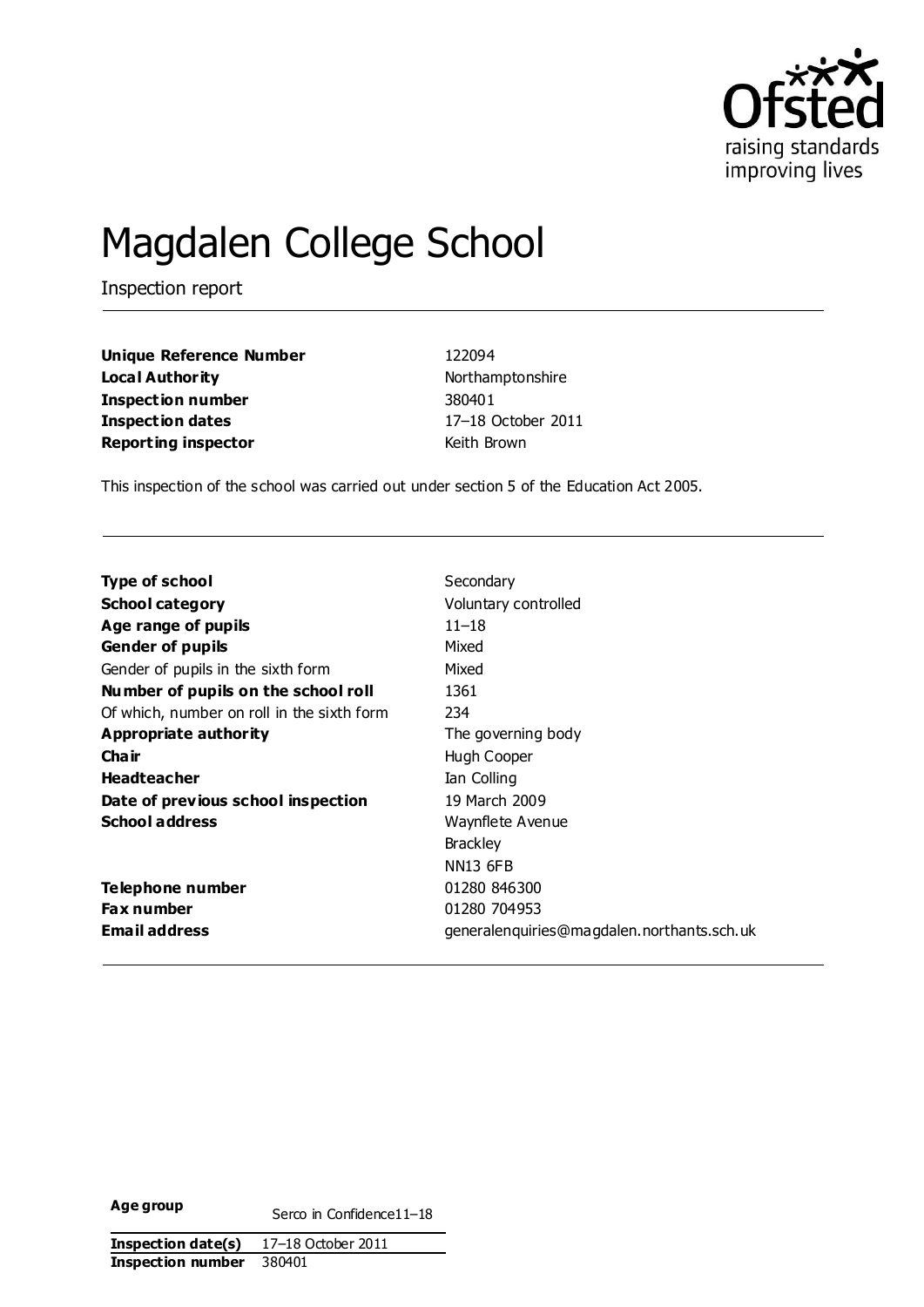The Office for Standards in Education, Children's Services and Skills (Ofsted) regulates and inspects to achieve excellence in the care of children and young people, and in education and skills for learners of all ages. It regulates and inspects childcare and children's social care, and inspects the Children and Family Court Advisory Support Service (Cafcass), schools, colleges, initial teacher training, work-based learning and skills training, adult and community learning, and education and training in prisons and other secure establishments. It assesses council children's services, and inspects services for looked after children, safeguarding and child protection.

Serco in ConfidenceFurther copies of this report are obtainable from the school. Under the Education Act 2005, the school must provide a copy of this report free of charge to certain categories of people. A charge not exceeding the full cost of reproduction may be made for any other copies supplied.

If you would like a copy of this document in a different format, such as large print or Braille, please telephone 0300 123 4234, or email enquiries@ofsted.gov.uk.

You may copy all or parts of this document for non-commercial educational purposes, as long as you give details of the source and date of publication and do not alter the information in any way.

To receive regular email alerts about new publications, including survey reports and school inspection reports, please visit our website and go to 'Subscribe'.

Piccadilly Gate Store St **Manchester** M1 2WD

T: 0300 123 4234 Textphone: 0161 618 8524 E: enquiries@ofsted.gov.uk W: www.ofsted.gov.uk

**Ofsted** 

© Crown copyright 2011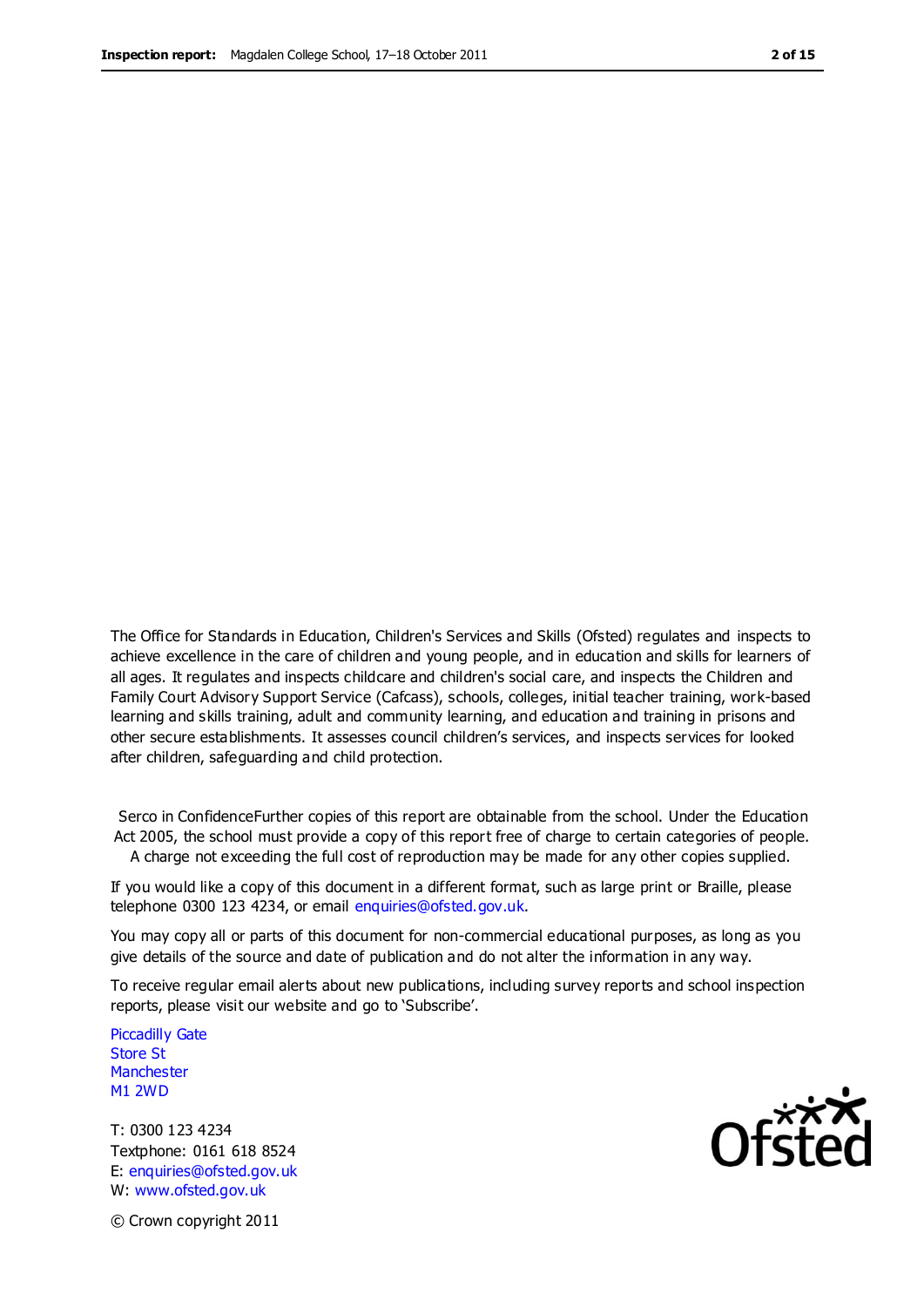# **Introduction**

This inspection was carried out by five additional inspectors. The inspectors observed 35 lessons and 34 teachers. Meetings were held with students, the headteacher, teachers, governors and the School Improvement Partner. Inspectors observed the school's work and looked at safeguarding arrangements, as well as other information including development planning, policies, procedures and a range of students' books. A total of 87 questionnaires from parents and carers were scrutinised, together with 36 from staff and 124 from students.

The inspection team reviewed many aspects of the school's work. It looked in detail at a number of key areas.

- How accurate are the school's assessments of the progress made by students?
- Do all students know how well they are doing in their learning and how to improve further?
- How effective are middle leaders in developing curriculum provision and classroom practice in order to improve outcomes for students?

# **Information about the school**

This large secondary school on a split-site campus serves the local community and surrounding villages. The school is a Specialist Mathematics and Computing College. Almost all students are White British. Some minority ethnic groups are represented, although the numbers in each group are small, and few students are learning English as an additional language. The percentage of students known to be eligible for free schools meals is well below average. The proportion of students that are identified with special educational needs and/or disabilities is average, as is the proportion of students with a statement of special educational needs and/or disabilities. The proportion of students who join or leave the school at other than the expected times is about average. Among its awards, the school has the International Schools Award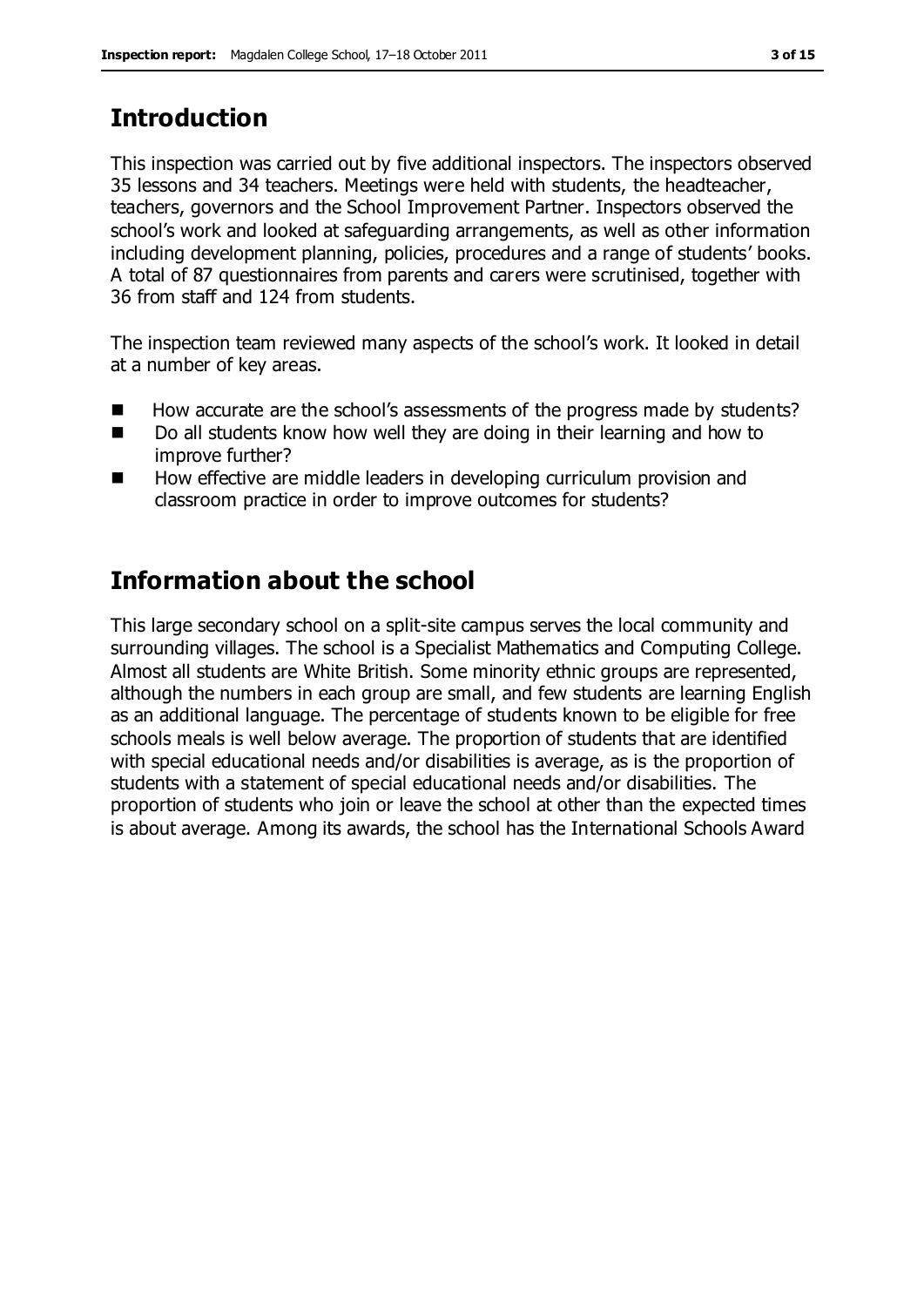# **Inspection judgements**

| Overall effectiveness: how good is the school?  |  |  |
|-------------------------------------------------|--|--|
| The school's capacity for sustained improvement |  |  |

## **Main findings**

Magdalen College is a good school. Under the strong and purposeful leadership of the headteacher it provides a very caring and supportive environment for students and is an important part of its local community.

The curriculum has been radically overhauled and is now outstanding. One of the key features that now makes it outstanding is the effectiveness with which courses offered are tailored to the needs of the full range of students at the school. The practical vocational and work-related elements in particular make coming to school worthwhile for some students who had previously disengaged. This coupled with the outstanding partnership work with external agencies and partners have significantly contributed to the much improved attendance and reduction in persistent absence. Attendance is now high. The progress of most students is good and progress in English and mathematics is now accelerating rapidly. GCSE results are above the national average and are now on a strong upward trajectory.

There is effective support for those students who enter the school partway through their education, and for those with special educational needs and/or disabilities. Students behave well in lessons and around the school. They are courteous and cooperative with one another. The great majority of students responding to the questionnaire felt that they were safe in school.

Students know who to turn to for help, and are confident that any concerns they have will be taken seriously and dealt with effectively. The school provides good care, guidance and support. Students lead active lives and are clear about how to live a healthy lifestyle. They mix exceptionally well socially and have a clear understanding of what is right and wrong. The school's provision for spiritual, moral, social and cultural understanding is outstanding overall. There is an excellent range of opportunities for spiritual development; for example, through the use of the school chapel which is widely used by many students for music activities and as a stimulus for art and photography. Students are highly thoughtful and reflective. They demonstrate mature insight into difficult issues in today's world as well as developing a strong sense of their own cultural backgrounds.

The sixth form is good and is improving due to strong leadership and management. There has been a well focused drive to reduce the differences in results between sixth form subjects.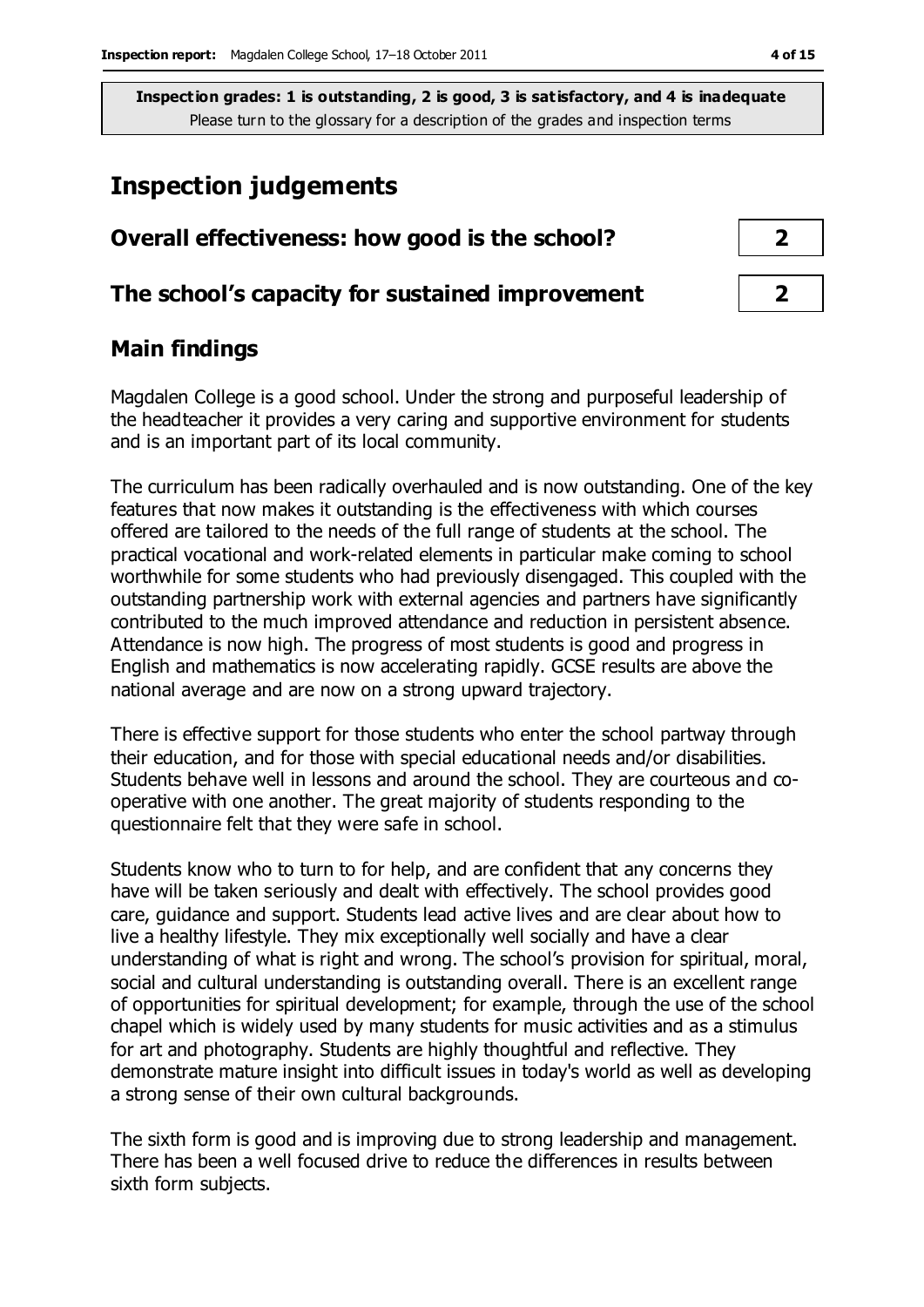The school's senior leaders and governors have a clear understanding of the most important areas for improvement, and have drawn up appropriate plans to address them. The school has rightly focused on the quality of teaching which is now good and improving. In the outstanding teaching seen, students experienced rich and challenging tasks that fully engaged their interest and developed their understanding through active and independent learning. In those classes where teaching is satisfactory, teachers explain concepts clearly and plan activities for students, but do not always use assessment information to set work that is closely matched to students' abilities and needs. Most school leaders carefully and accurately monitor the progress of all groups of students and this contributes to the clear, upward pattern of improvement. However, not all school leaders demonstrate this systematic approach to analysing student data and implementing effective intervention strategies to secure rapid student progress. The school has made good progress since it was last inspected, demonstrating good capacity for sustained improvement.

## **What does the school need to do to improve further?**

- $\blacksquare$  Ensure that leaders at all levels consistently analyse student data, put in place effective intervention to address the issues identified, and hence drive forward students' progress.
- $\blacksquare$  Build on the strengths of teaching by:
	- broadening the range of strategies to promote active and independent learning
	- planning learning activities which more precisely match the needs and abilities of each student.

## **Outcomes for individuals and groups of pupils 2**

Attainment on entry to the school is broadly average. Students achieve well and make good progress. The school's overall GCSE performance has been above the national average in the last two years. The proportion of students gaining five or more GCSEs at grades A\*-C (including English and mathematics) has shown a sharp increase this year, with the now outstanding curriculum provision and excellent partnership arrangements making major contributions. Boys have performed less well than girls in the past but the school has put in place strategies that have narrowed the gender gap in GCSE examination results in 2011. In the school's specialist subjects, GCSE or equivalent performance in mathematics has been strong in the last two years and results in computing are improving.

Students with special educational needs/and or disabilities also make good progress. In lessons seen, these students learned quickly because tasks were closely matched to their prior attainment. Teaching assistants are deployed well and help students by demonstrating skills precisely, teaching specialist vocabulary and providing appropriate challenge and encouragement.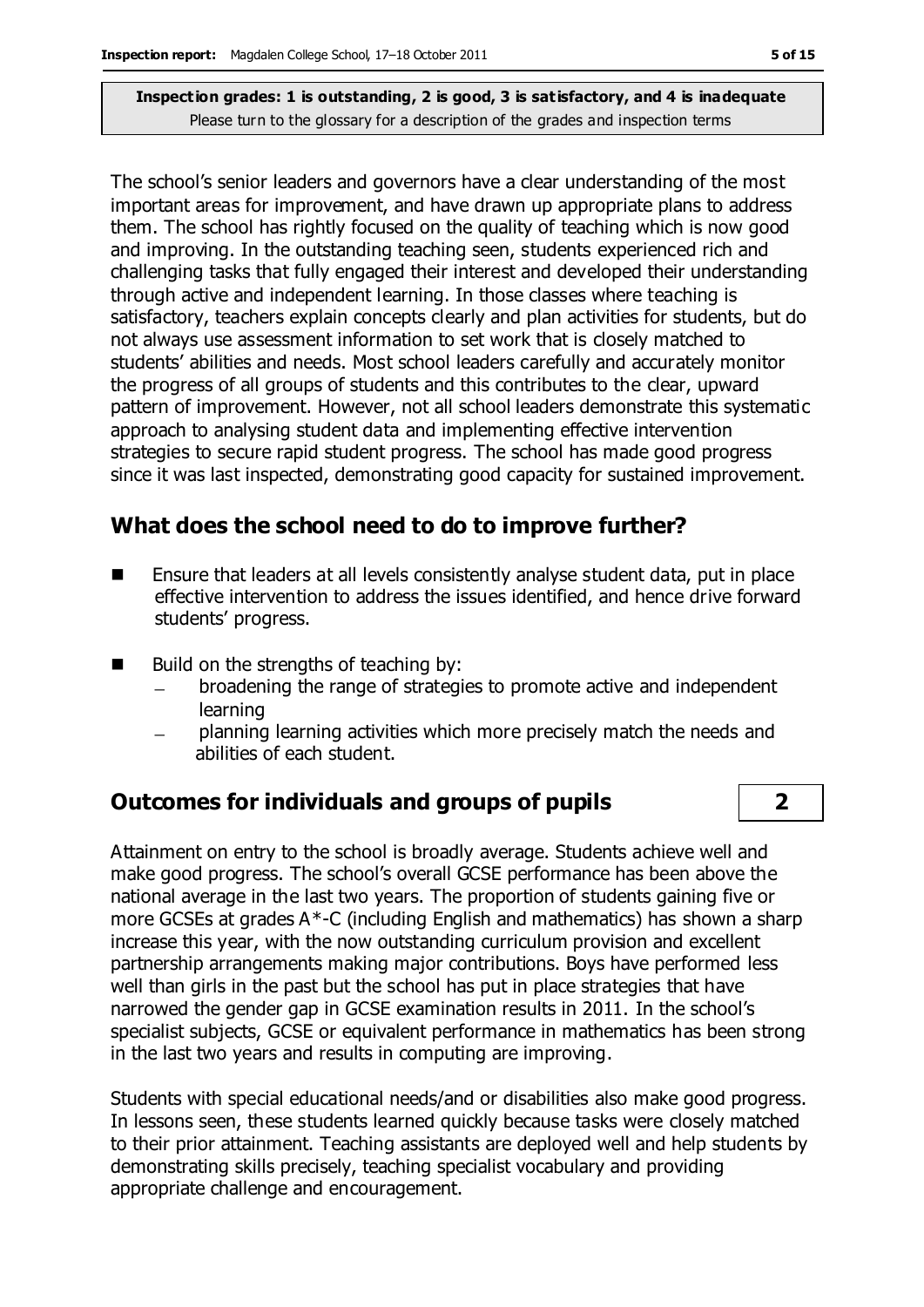The learning observed in most lessons was good. Students concentrate well at the start of lessons. They work together effectively, readily pooling their thoughts and developing ideas with the rest of their group. However, in a few lessons, students' interest wanes and the pace of learning slows because parts of the lesson are too teacher directed with less opportunity for independent learning. Where active learning was best, for example in an outstanding Year 11 mathematics lesson, the teacher's brisk and probing questioning ensured that a very close check was kept on students' understanding of the use of negative numbers. This had the dual effect of keeping students well focused and any misunderstanding being corrected quickly.

Students make excellent progress in their spiritual, moral, social and cultural development. Assemblies and tutorials promote a very strong sense of pride in the school community. This contributes very well to students' keen understanding of their rights and responsibilities, and they are profoundly aware of how their actions can affect others. Students have developed excellent reflective skills through the outstanding opportunities provided by the curriculum. For example, Year 9 students recently spent a day contemplating the impact of the World Wars. Some were able to visit Ypres but those who stayed in school were given a similar opportunity for reflection at the school war memorial. Students enjoy taking on extra responsibility, for example by joining the school council or by coaching sports teams. They are becoming increasingly influential in issues that affect the wider community, such as the Swan Area Youth Council. Students' good understanding of how to lead healthy lifestyles is reflected in the school's Healthy School status. Students have developed a good knowledge of the world of work and of their future economic role in society by the time they reach Year 11.

| Pupils' achievement and the extent to which they enjoy their learning                                                     |                         |
|---------------------------------------------------------------------------------------------------------------------------|-------------------------|
| Taking into account:                                                                                                      |                         |
| Pupils' attainment <sup>1</sup>                                                                                           | $\mathcal{P}$           |
| The quality of pupils' learning and their progress                                                                        | $\overline{2}$          |
| The quality of learning for pupils with special educational needs and/or disabilities<br>and their progress               | 2                       |
| The extent to which pupils feel safe                                                                                      | $\overline{2}$          |
| Pupils' behaviour                                                                                                         | $\overline{2}$          |
| The extent to which pupils adopt healthy lifestyles                                                                       | $\overline{\mathbf{2}}$ |
| The extent to which pupils contribute to the school and wider community                                                   | $\overline{\mathbf{2}}$ |
| The extent to which pupils develop workplace and other skills that will<br>contribute to their future economic well-being | $\overline{\mathbf{2}}$ |
| Taking into account:                                                                                                      |                         |
| Pupils' attendance <sup>1</sup>                                                                                           |                         |

These are the grades for pupils' outcomes

 $\overline{a}$ 

<sup>1</sup> The grades for attainment and attendance are: 1 is high; 2 is above average; 3 is broadly average; and 4 is low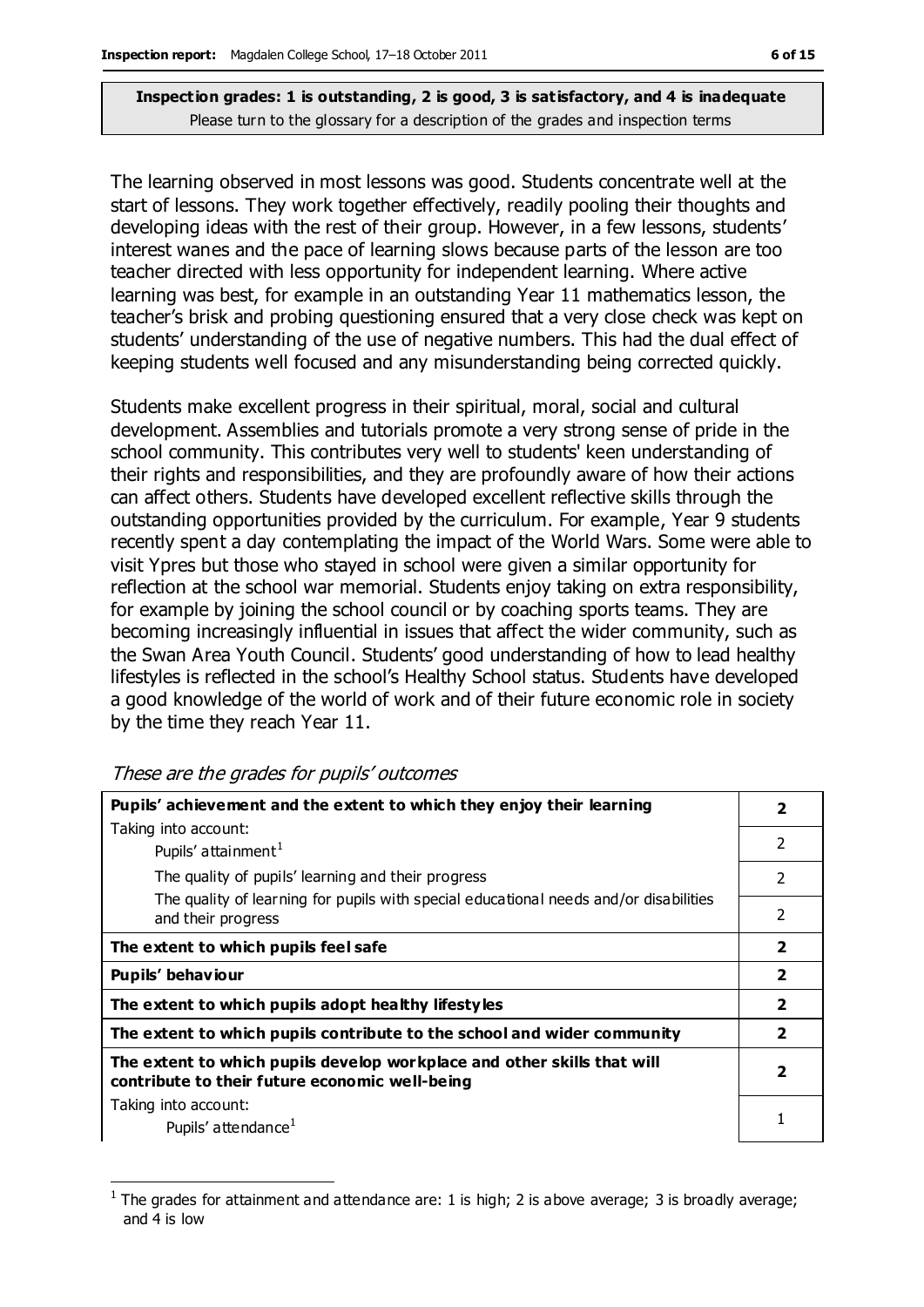#### **The extent of pupils' spiritual, moral, social and cultural development 1**

#### **How effective is the provision?**

The good working relationships established between staff and students build confidence. As a consequence, students have positive attitudes to learning. The common features that contribute to good and sometimes exceptional learning are underpinned by teachers' high expectations and detailed planning to take account of the students' individual learning needs. In the best lessons, pace and challenge are well matched to students' abilities and the range of activities ensure that they make rapid progress. Teachers and teaching assistants work well together to meet students' needs, including those who find learning difficult or who have been identified as having special educational needs and/or disabilities.

The high proportion of good or better teaching observed by inspectors consistently exhibits strong subject knowledge and the imaginative use of resources. Teachers assess students' progress accurately and their use of assessment to enhance learning is good overall. In some lessons, not enough use is made of this to match work to students' needs. Work is marked regularly and the best practice provides clear, formative comments that help students make further progress.

The curriculum now meets students' needs and aspirations outstandingly well. It builds very well on students' previous learning and prepares them very thoroughly for the next stages in their education. Interactive whiteboards are used very effectively to enliven lessons and enhance learning. At Key Stage 3, a number of innovative cross-curricular projects provide memorable experiences for students and a valuable opportunity for them to take responsibility for their own learning. Their Frankenstein 'Journey Journals' provide a record of imaginative and high quality work, ranging across English, music, art and drama. Students say that they enjoy the extended learning days which directly support work related learning, community cohesion and citizenship. The Key Stage 4 curriculum provides an extensive range of courses to meet all students' needs and allows for a valuable degree of personalisation. Excellent partnerships with local colleges enable the school to offer a wide range of vocational courses. The curriculum is extended by an outstanding range of art, music, dance and sport activities, as well as by visits and visitors. Such extra-curricular events contribute exceptionally well to students' outstanding spiritual, moral, social and cultural development.

Students are confident that they will be well looked after, a view which is supported by parents and carers. Students' needs are well known, and they receive good, individual support. As one Year 11 student noted: 'I could never have spoken to you like this before - the school has really helped me to become more confident.' Students are helped to settle in when they join the school and there is sensitively targeted support for students whose circumstances make them vulnerable. The school can point to clear examples of where it helps students to manage their own behaviour better, so that their progress in lessons is improving. Strong multi-agency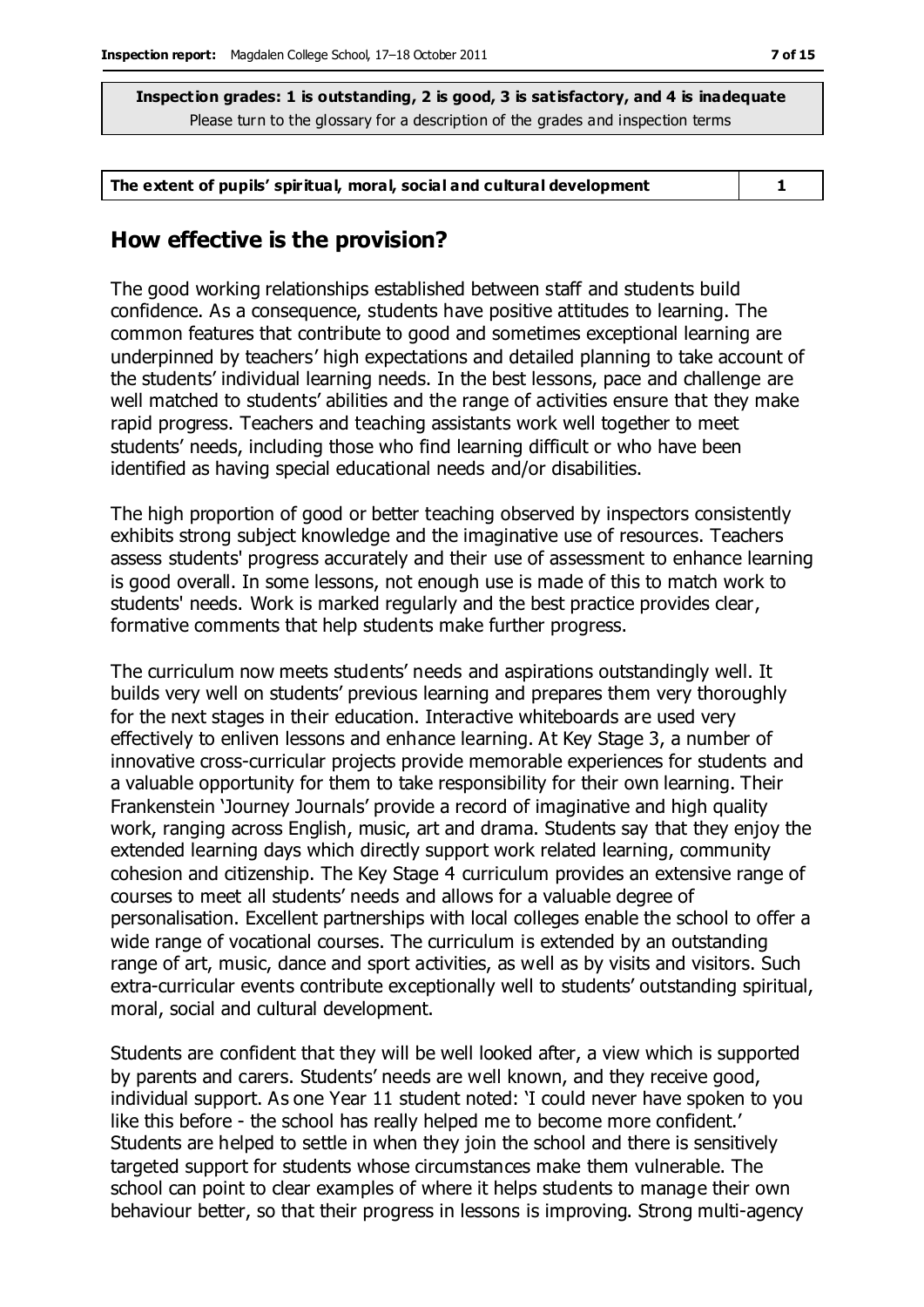work is significantly reducing the risk of exclusion and students with a history of disengagement are being successfully reintegrated into examination courses.

These are the grades for the quality of provision

| The quality of teaching                                                                                    |  |
|------------------------------------------------------------------------------------------------------------|--|
| Taking into account:                                                                                       |  |
| The use of assessment to support learning                                                                  |  |
| The extent to which the curriculum meets pupils' needs, including, where<br>relevant, through partnerships |  |
| The effectiveness of care, guidance and support                                                            |  |

## **How effective are leadership and management?**

The headteacher is ably supported by the deputy headteachers, assistant headteachers and other leaders and together they are taking effective action to set high expectations, enhance provision and so raise attainment for all groups of students. Most staff are ambitious to achieve more, reflecting the success with which school leaders have embedded ambition. Most leaders effectively review teachers' planning, monitor the quality of lessons and scrutinise students' work. However, not all are as effective in driving forward new initiatives and securing further improvement, particularly in teaching and learning. The school promotes equality of opportunity and tackles discrimination well, and is tracking each student's progress towards challenging targets.

The governing body provides good strategic direction and challenge. The headteacher's informative reports, together with other pertinent information, enable governors to effectively monitor and challenge the school's leaders. Financial management is good and the school offers good value for money.

The school works closely with parents and carers, whose views are regularly sought and acted upon. Regular newsletters keep them abreast of activities in the school, and the school's website is friendly in tone and accessible. The school is totally committed to partnership working and takes a leading role in a range of activities, such as those provided by the South West Area of Northamptonshire 14-19 collaboration. Partnership activities now make an excellent contribution to curriculum provision and to the good progress of many students. Links and partnerships with agencies also ensure good and improving support for students who have specific needs and have contributed significantly to the improvements in attendance and reduction in persistent absence.

Safeguarding policies and procedures are robust and regularly reviewed, so that adults and students have a strong understanding of safety issues. Risk assessments are good and careful checks are made of the suitability of adults to work with children. Community cohesion is promoted well, following a thorough audit. Students have a good understanding of people from different backgrounds. Strong links have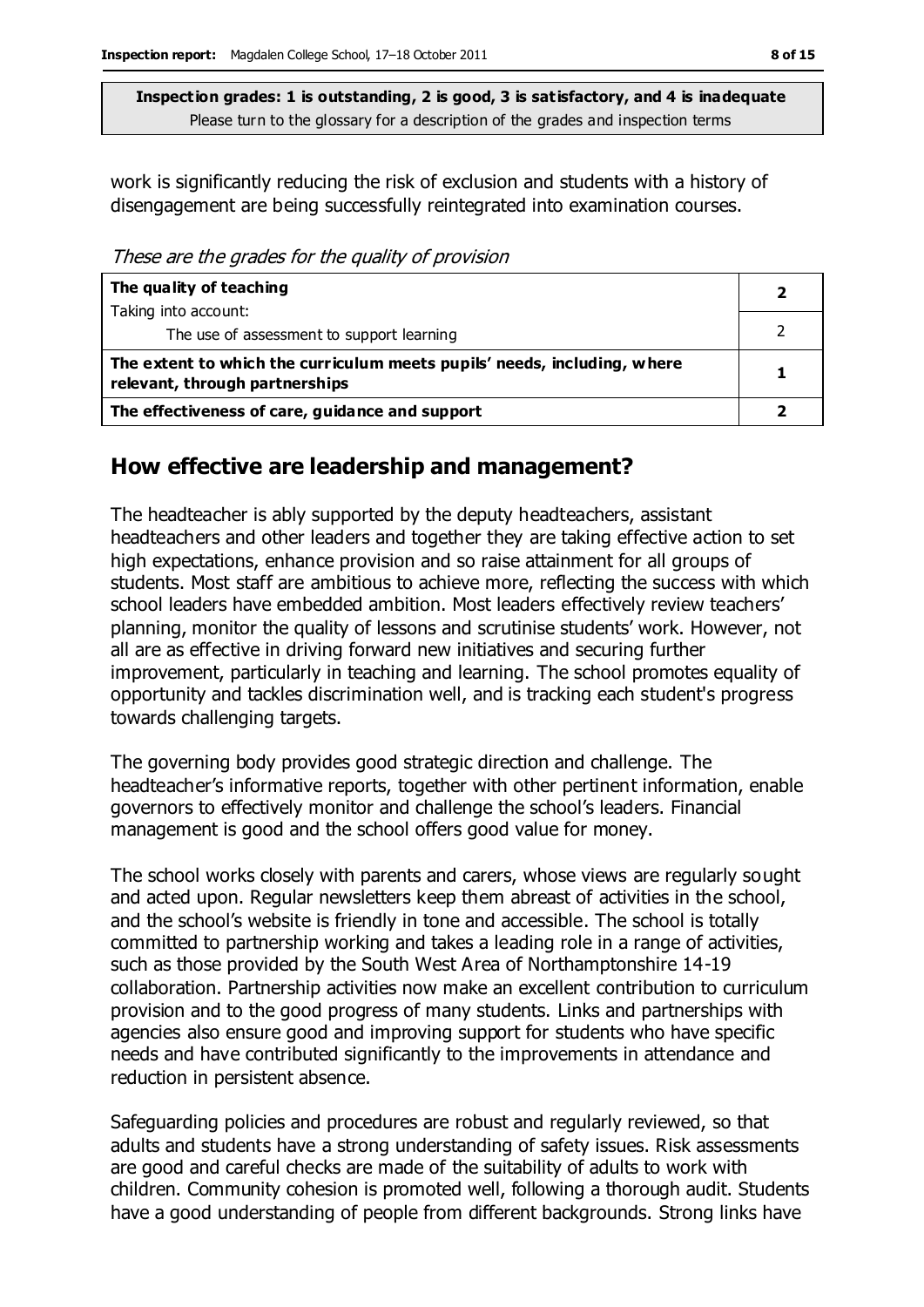also been established around the world, and this has resulted in the school's award of International School status.

These are the grades for leadership and management

| The effectiveness of leadership and management in embedding ambition and<br>driving improvement                                                                     |                         |
|---------------------------------------------------------------------------------------------------------------------------------------------------------------------|-------------------------|
| Taking into account:                                                                                                                                                |                         |
| The leadership and management of teaching and learning                                                                                                              | $\overline{2}$          |
| The effectiveness of the governing body in challenging and supporting the<br>school so that weaknesses are tackled decisively and statutory responsibilities<br>met | $\overline{\mathbf{2}}$ |
| The effectiveness of the school's engagement with parents and carers                                                                                                | $\overline{\mathbf{2}}$ |
| The effectiveness of partnerships in promoting learning and well-being                                                                                              | 1                       |
| The effectiveness with which the school promotes equality of opportunity and<br>tackles discrimination                                                              | $\overline{\mathbf{2}}$ |
| The effectiveness of safeguarding procedures                                                                                                                        | $\overline{2}$          |
| The effectiveness with which the school promotes community cohesion                                                                                                 | $\overline{\mathbf{2}}$ |
| The effectiveness with which the school deploys resources to achieve value for<br>money                                                                             | $\overline{\mathbf{2}}$ |

## **Sixth form**

Students make good progress from their varying starting points, with many exceeding challenging targets in 2011. The school is rigorously addressing the variation in the performance of some subject areas. Actions taken to improve the quality of teaching and learning have had a positive impact on improving standards, particularly at AS level. Teaching is good overall and the use of assessment is rigorous. Students comment positively about prompt marking and feedback that helps them make good progress. Students take responsibility for monitoring their own progress against personal targets and collaborate well in helping each other to achieve. They speak highly of the academic support and guidance they receive, and the willingness of their teachers to provide support at an individual level. The curriculum is flexible and enables students to follow the most appropriate pathway for them. Students in the sixth form have good opportunities to contribute to the school, for example as heads of house and as mentors to Lower School students.

Leadership and management of the sixth form are good. The sixth form centre is utilised well, providing students with a sense of identity and a high quality environment.

These are the grades for the sixth form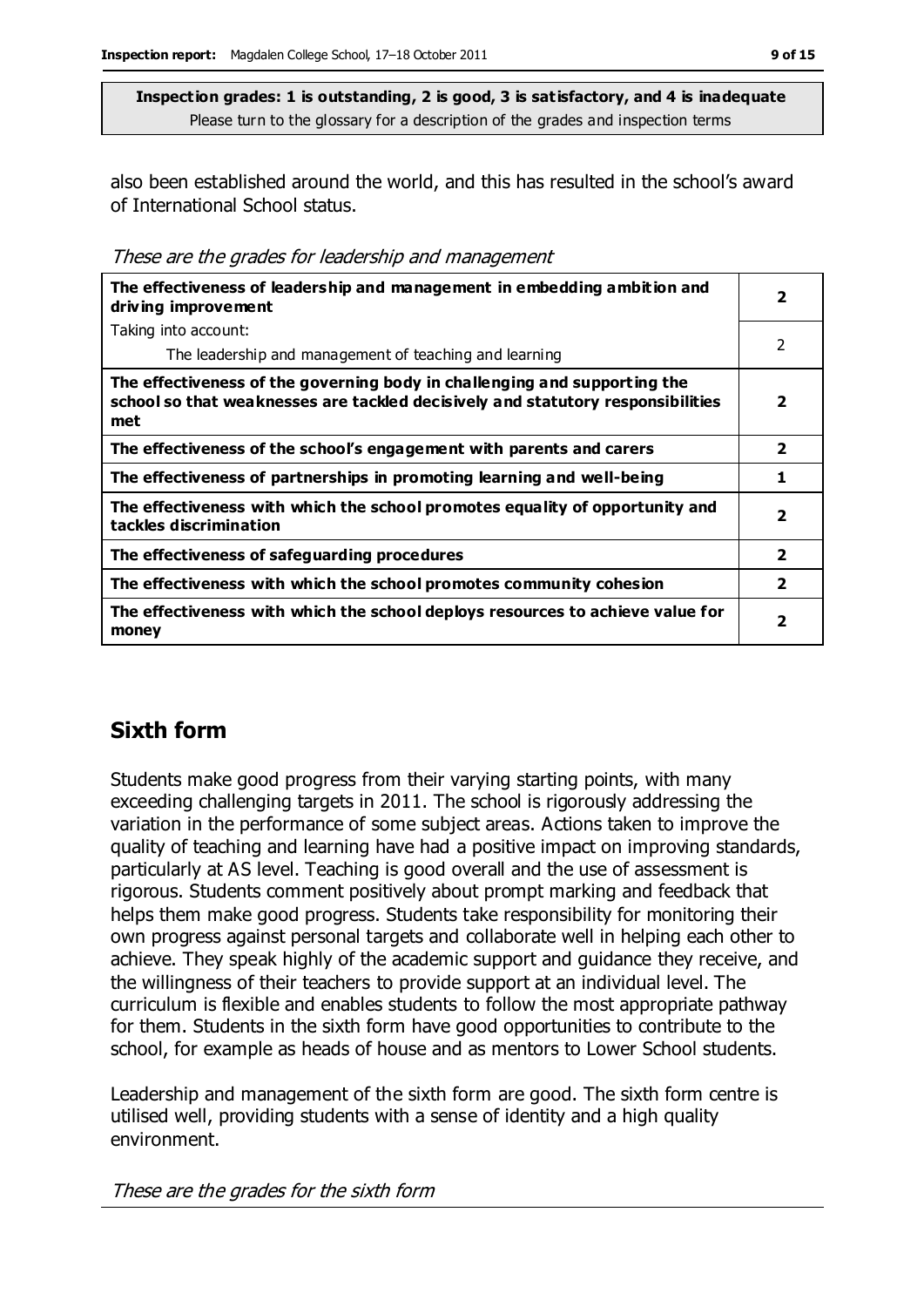| Inspection grades: 1 is outstanding, 2 is good, 3 is satisfactory, and 4 is inadequate |
|----------------------------------------------------------------------------------------|
| Please turn to the glossary for a description of the grades and inspection terms       |

| Overall effectiveness of the sixth form                                               |  |
|---------------------------------------------------------------------------------------|--|
| Taking into account:                                                                  |  |
| Outcomes for students in the sixth form<br>The quality of provision in the sixth form |  |
| Leadership and management of the sixth form                                           |  |

#### **Views of parents and carers**

There was a much lower than normal level of response to the questionnaire. Parents and carers expressed strong support for the school and most said that their children are safe at school. A minority of parents and carers expressed concern that the school did not help them to support their child's learning and that the school did not deal effectively with unacceptable behaviour. The inspection findings indicate that the school works closely with parents and carers and seeks their views. Feedback from parents and carers has been used improve the support to parents and carers to enable them to support their child's learning. Behaviour is managed well and inspection evidence indicates that behaviour is good both in lessons and around the school. A small minority of parents and carers expressed written concerns, but there was no common theme among them.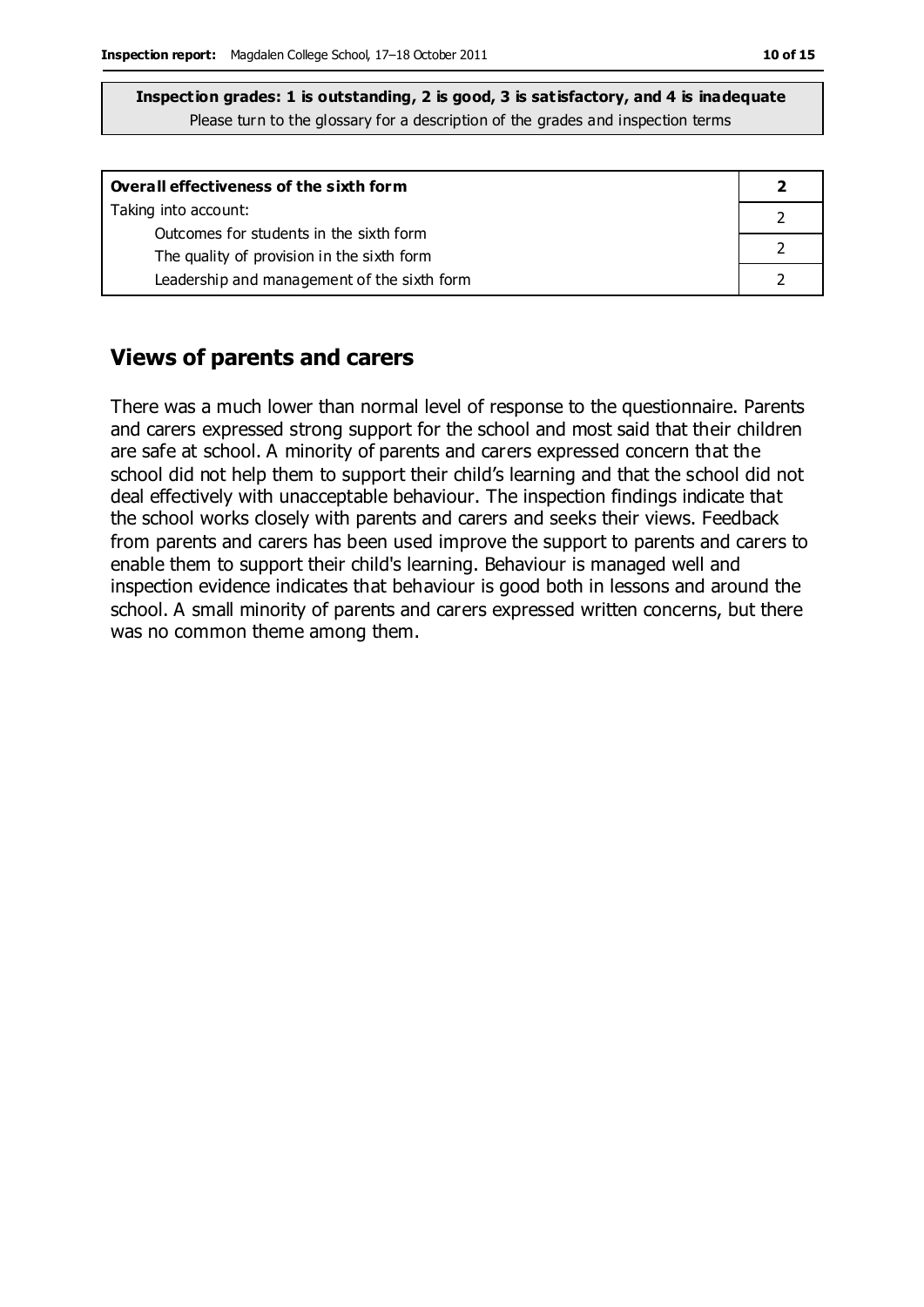#### **Responses from parents and carers to Ofsted's questionnaire**

Ofsted invited all the registered parents and carers of pupils registered at Magdalen College School to complete a questionnaire about their views of the school.

In the questionnaire, parents and carers were asked to record how strongly they agreed with 13 statements about the school.

The inspection team received 87 completed questionnaires by the end of the on-site inspection. In total, there are 1361 pupils registered at the school.

| <b>Statements</b>                                                                                                                                                                                                                                       | <b>Strongly</b><br>agree |               | Agree        |               | <b>Disagree</b> |                | <b>Strongly</b><br>disagree |                |
|---------------------------------------------------------------------------------------------------------------------------------------------------------------------------------------------------------------------------------------------------------|--------------------------|---------------|--------------|---------------|-----------------|----------------|-----------------------------|----------------|
|                                                                                                                                                                                                                                                         | <b>Total</b>             | $\frac{1}{2}$ | <b>Total</b> | $\frac{1}{2}$ | <b>Total</b>    | %              | <b>Total</b>                | %              |
| My child enjoys school                                                                                                                                                                                                                                  | 21                       | 24            | 56           | 64            | 6               | 7              | 1                           | $\mathbf{1}$   |
| The school keeps my child<br>safe                                                                                                                                                                                                                       | 23                       | 26            | 57           | 66            | $\overline{7}$  | 8              | $\mathbf 0$                 | $\mathbf 0$    |
| The school informs me about<br>my child's progress                                                                                                                                                                                                      | 32                       | 37            | 45           | 52            | 6               | $\overline{7}$ | $\mathbf{1}$                | $\mathbf{1}$   |
| My child is making enough<br>progress at this school                                                                                                                                                                                                    | 24                       | 28            | 49           | 56            | 9               | 10             | $\mathbf{1}$                | $\mathbf{1}$   |
| The teaching is good at this<br>school                                                                                                                                                                                                                  | 22                       | 25            | 54           | 62            | 8               | 9              | $\mathbf 0$                 | $\mathbf 0$    |
| The school helps me to<br>support my child's learning                                                                                                                                                                                                   | 18                       | 21            | 48           | 55            | 17              | 20             | $\overline{2}$              | $\overline{2}$ |
| The school helps my child to<br>have a healthy lifestyle                                                                                                                                                                                                | 15                       | 17            | 55           | 63            | 10              | 11             | $\mathbf{1}$                | $\mathbf{1}$   |
| The school makes sure that<br>my child is well prepared for<br>the future (for example<br>changing year group,<br>changing school, and for<br>children who are finishing<br>school, entering further or<br>higher education, or entering<br>employment) | 18                       | 21            | 56           | 64            | 6               | $\overline{7}$ | $\overline{2}$              | $\overline{2}$ |
| The school meets my child's<br>particular needs                                                                                                                                                                                                         | 21                       | 24            | 52           | 60            | $\overline{7}$  | 8              | 5                           | 6              |
| The school deals effectively<br>with unacceptable behaviour                                                                                                                                                                                             | 11                       | 13            | 47           | 54            | 22              | 25             | 5                           | 6              |
| The school takes account of<br>my suggestions and<br>concerns                                                                                                                                                                                           | 12                       | 14            | 54           | 62            | 3               | 3              | 9                           | 10             |
| The school is led and<br>managed effectively                                                                                                                                                                                                            | 18                       | 21            | 50           | 57            | 10              | 11             | $\overline{7}$              | 8              |
| Overall, I am happy with my<br>child's experience at this<br>school                                                                                                                                                                                     | 19                       | 22            | 52           | 60            | 11              | 13             | 4                           | 5              |

The table above summarises the responses that parents and carers made to each statement. The percentages indicate the proportion of parents and carers giving that response out of the total number of completed questionnaires. Where one or more parents and carers chose not to answer a particular question, the percentages will not add up to 100%.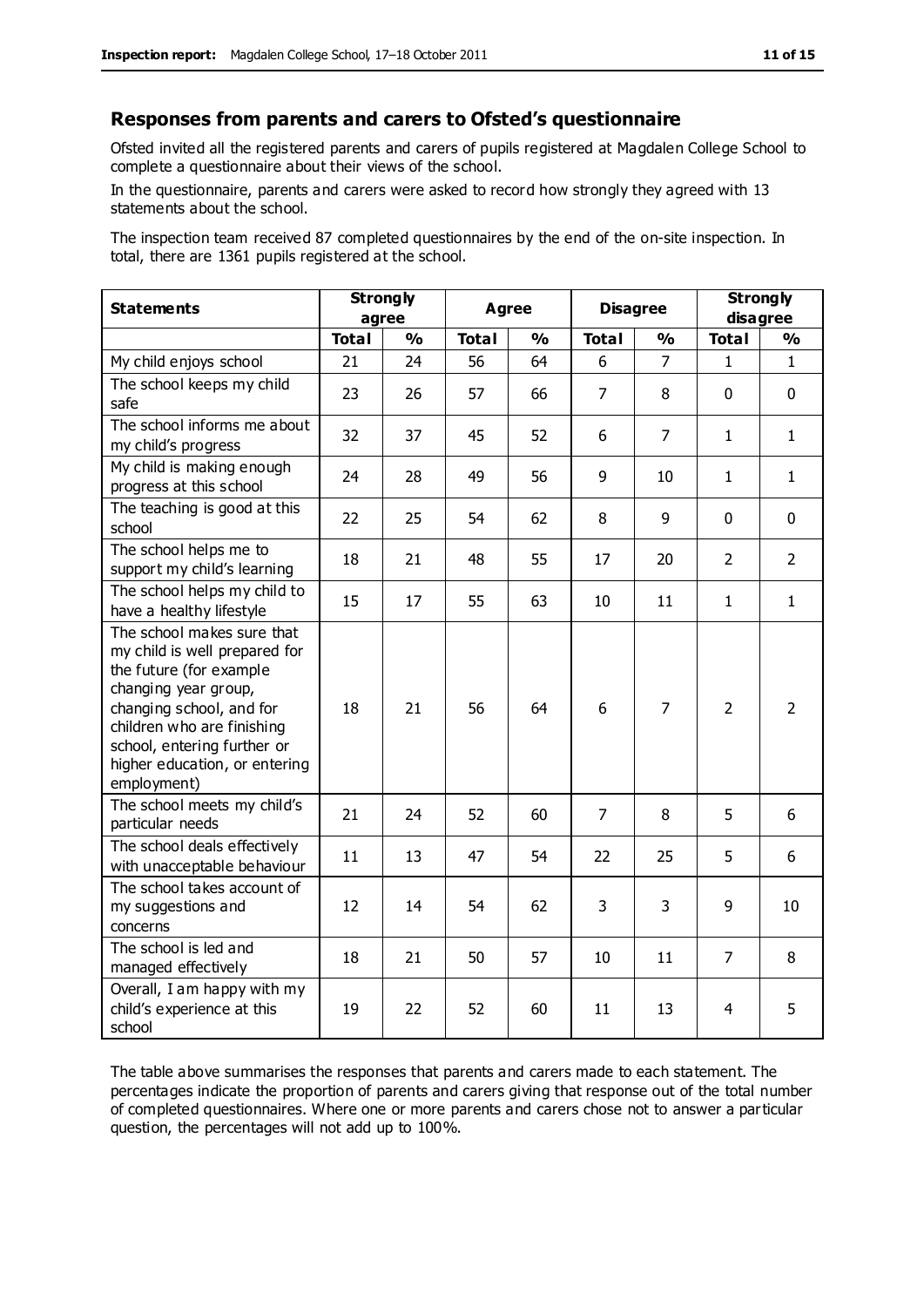# **Glossary**

## **What inspection judgements mean**

| <b>Grade</b> | <b>Judgement</b> | <b>Description</b>                                                                                                                                                                                                               |
|--------------|------------------|----------------------------------------------------------------------------------------------------------------------------------------------------------------------------------------------------------------------------------|
| Grade 1      | Outstanding      | These features are highly effective. An outstanding<br>school provides exceptionally well for all its pupils' needs.                                                                                                             |
| Grade 2      | Good             | These are very positive features of a school. A school<br>that is good is serving its pupils well.                                                                                                                               |
| Grade 3      | Satisfactory     | These features are of reasonable quality. A satisfactory<br>school is providing adequately for its pupils.                                                                                                                       |
| Grade 4      | Inadequate       | These features are not of an acceptable standard. An<br>inadequate school needs to make significant<br>improvement in order to meet the needs of its pupils.<br>Ofsted inspectors will make further visits until it<br>improves. |

## **Overall effectiveness of schools**

|                       |                    |      | Overall effectiveness judgement (percentage of schools) |                   |
|-----------------------|--------------------|------|---------------------------------------------------------|-------------------|
| <b>Type of school</b> | <b>Outstanding</b> | Good | <b>Satisfactory</b>                                     | <b>Inadequate</b> |
| Nursery schools       | 43                 | 47   | 10                                                      |                   |
| Primary schools       | 6                  | 46   | 42                                                      |                   |
| Secondary             | 14                 | 36   | 41                                                      |                   |
| schools               |                    |      |                                                         |                   |
| Sixth forms           | 15                 | 42   | 41                                                      | 3                 |
| Special schools       | 30                 | 48   | 19                                                      |                   |
| Pupil referral        | 14                 | 50   | 31                                                      |                   |
| units                 |                    |      |                                                         |                   |
| All schools           | 10                 | 44   | 39                                                      |                   |

New school inspection arrangements were introduced on 1 September 2009. This means that inspectors now make some additional judgements that were not made previously.

The data in the table above are for the period 1 September 2010 to 08 April 2011 and are consistent with the latest published official statistics about maintained school inspection outcomes (see [www.ofsted.gov.uk\)](http://www.ofsted.gov.uk/).

The sample of schools inspected during 2010/11 was not representative of all schools nationally, as weaker schools are inspected more frequently than good or outstanding schools.

Percentages are rounded and do not always add exactly to 100.

Sixth form figures reflect the judgements made for the overall effectiveness of the sixth form in secondary schools, special schools and pupil referral units.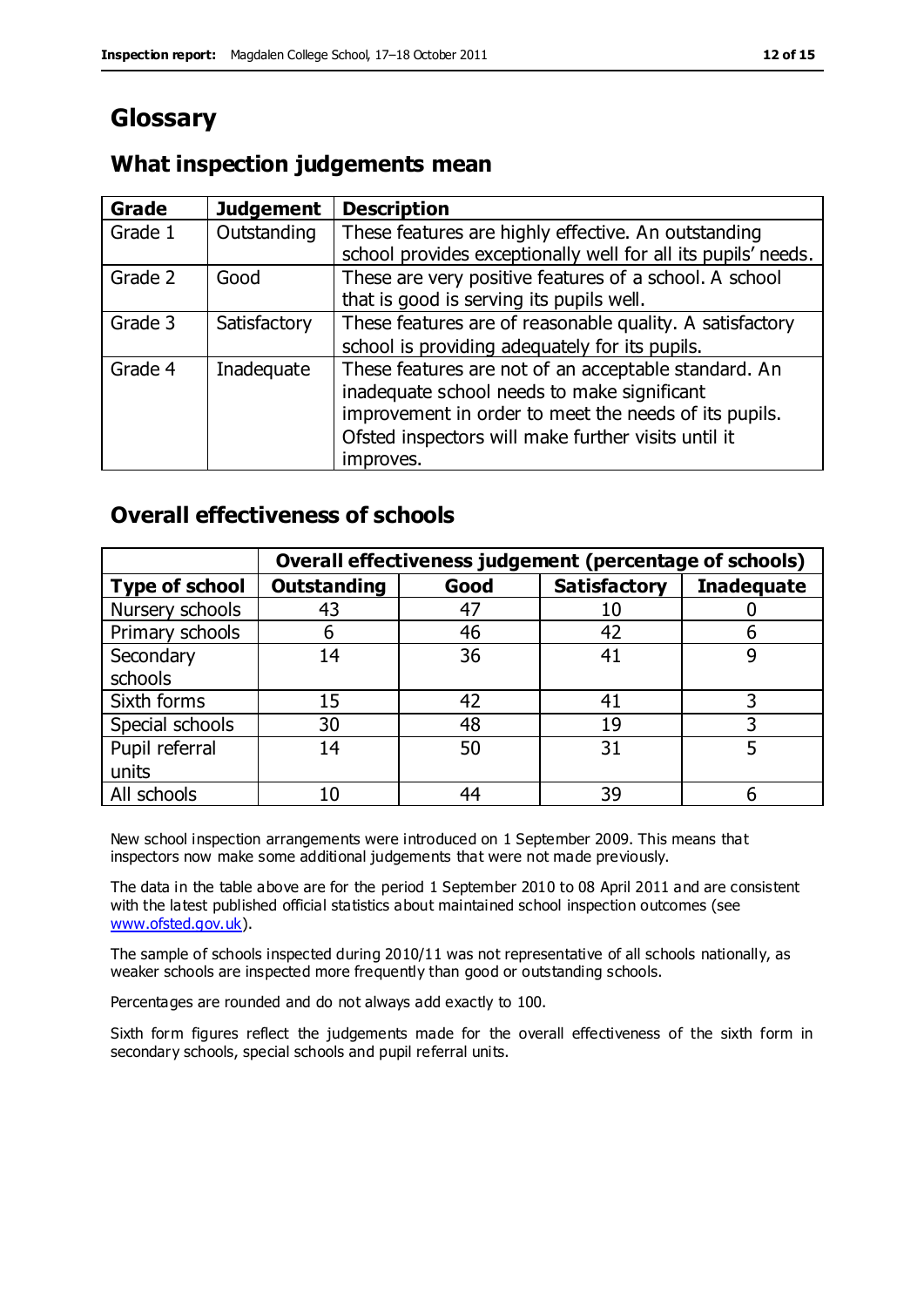# **Common terminology used by inspectors**

| Achievement:                  | the progress and success of a pupil in their<br>learning, development or training.                                                                                                                                                                                                                                           |  |  |
|-------------------------------|------------------------------------------------------------------------------------------------------------------------------------------------------------------------------------------------------------------------------------------------------------------------------------------------------------------------------|--|--|
| Attainment:                   | the standard of the pupils' work shown by test and<br>examination results and in lessons.                                                                                                                                                                                                                                    |  |  |
| Capacity to improve:          | the proven ability of the school to continue<br>improving. Inspectors base this judgement on what<br>the school has accomplished so far and on the<br>quality of its systems to maintain improvement.                                                                                                                        |  |  |
| Leadership and management:    | the contribution of all the staff with responsibilities,<br>not just the headteacher, to identifying priorities,<br>directing and motivating staff and running the<br>school.                                                                                                                                                |  |  |
| Learning:                     | how well pupils acquire knowledge, develop their<br>understanding, learn and practise skills and are<br>developing their competence as learners.                                                                                                                                                                             |  |  |
| <b>Overall effectiveness:</b> | inspectors form a judgement on a school's overall<br>effectiveness based on the findings from their<br>inspection of the school. The following judgements,<br>in particular, influence what the overall<br>effectiveness judgement will be.                                                                                  |  |  |
|                               | The school's capacity for sustained<br>×<br>improvement.<br>Outcomes for individuals and groups of<br>п<br>pupils.<br>The quality of teaching.<br>The extent to which the curriculum meets<br>pupils' needs, including, where relevant,<br>through partnerships.<br>The effectiveness of care, guidance and<br>■<br>support. |  |  |
| Progress:                     | the rate at which pupils are learning in lessons and<br>over longer periods of time. It is often measured<br>by comparing the pupils' attainment at the end of a<br>key stage with their attainment when they started.                                                                                                       |  |  |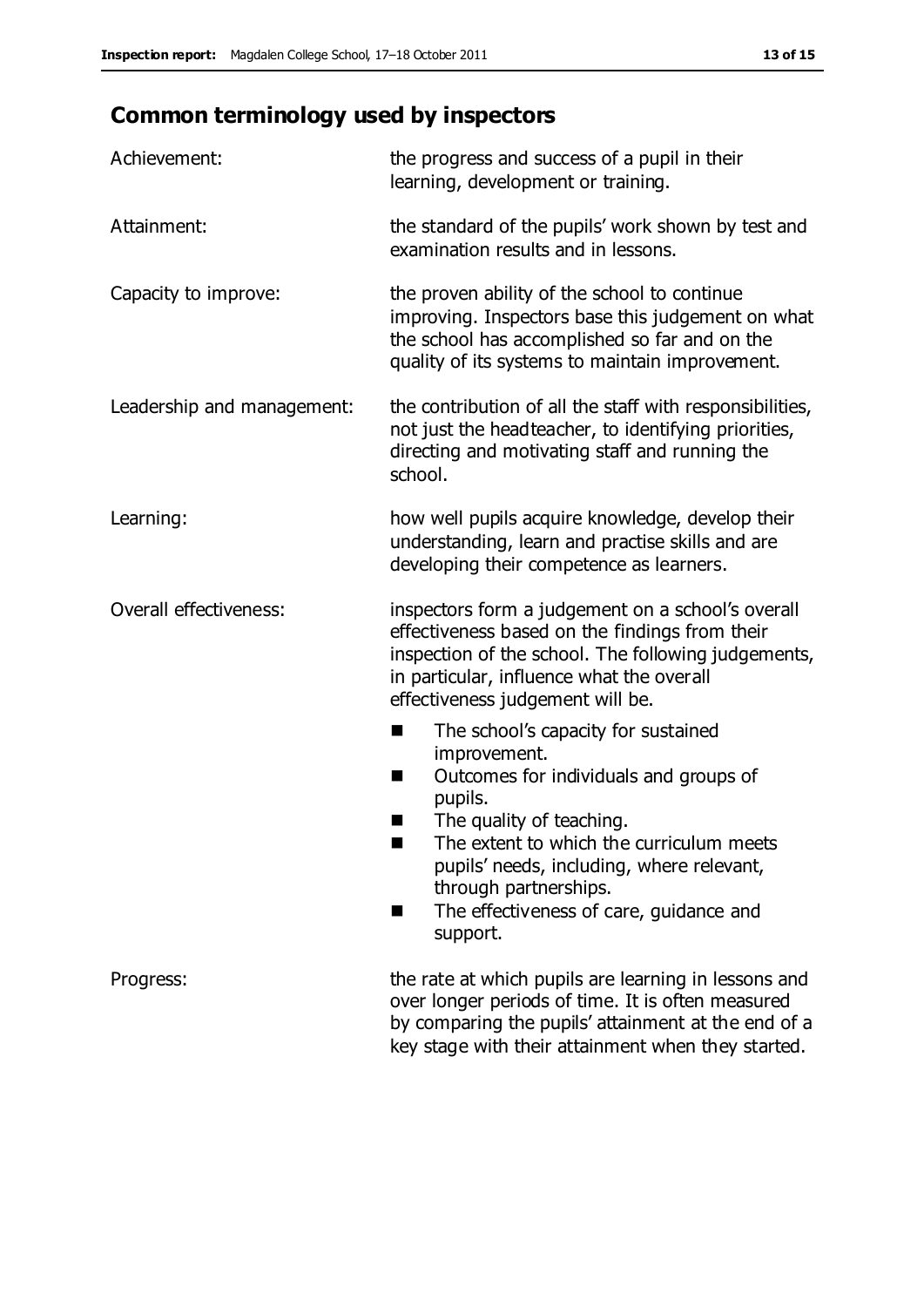#### **This letter is provided for the school, parents and carers to share with their children. It describes Ofsted's main findings from the inspection of their school.**



19 October 2011

Dear Students

#### **Inspection of Magdalen College School**, **Brackley**, **NN13 6FB**

Thank you for the friendly welcome you gave us when we visited your school and for completing the questionnaire with your views. A special thank you goes to those who met with us. Your views have been very helpful.

The school is providing a good education for you. Teaching is good and leads to you making good progress and reaching above average standards. You are happy and feel safe at school. Your attendance rate is much higher than in most schools. Well done and please keep it up. Most students behaved well in the lessons we visited. The curriculum is excellent and the school has developed some outstanding partnership work. You are gaining a wide range of skills which are preparing you well for the future. At the same time, you are developing into mature and aware citizens.

Your headteacher, staff and governors are determined for the school to become better. We have asked the headteacher to make sure that all the school's leaders consistently drive forward the recent improvements in examination results. We have asked your teachers to use their knowledge of how well you are doing to give you work that makes you think and is just the right level of difficulty. We have also asked them to give you the chance to become more involved in your own learning in all lessons. You can help by continuing to check your work carefully and by telling your teacher if you need them to explain some of the work in more detail.

I wish you all well for the future.

Yours sincerely

Keith Brown Lead inspector